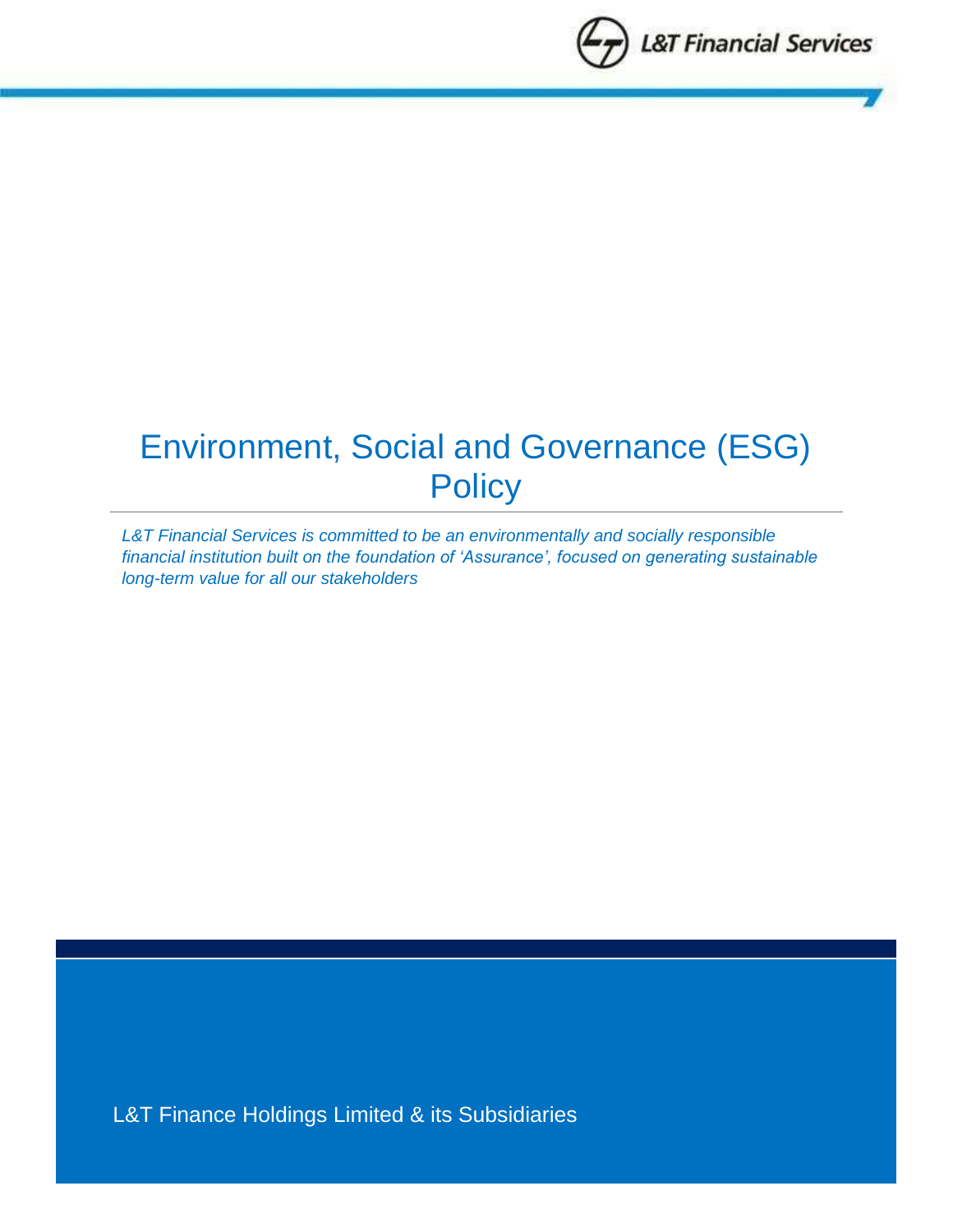

V

## **Table of Contents**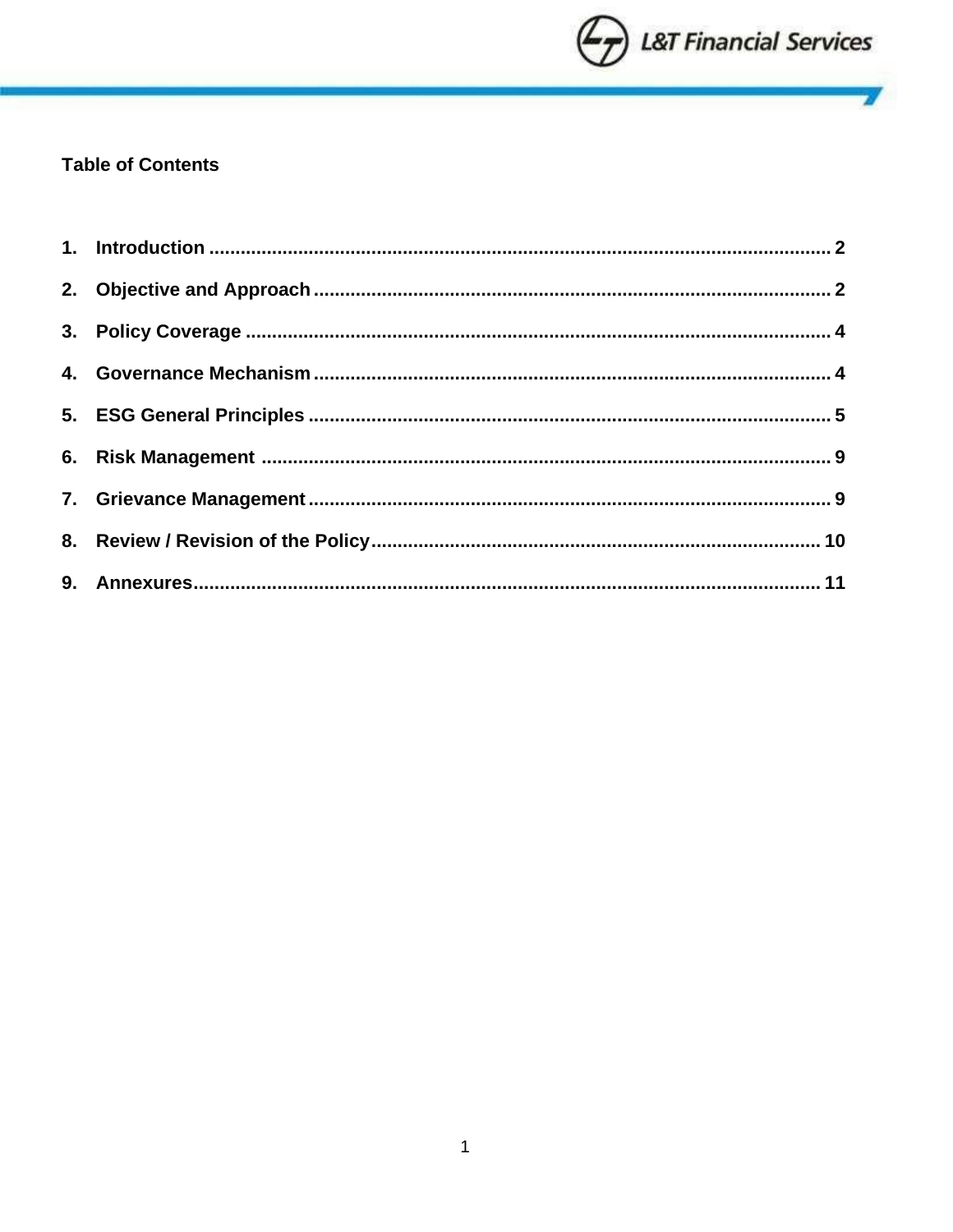

## <span id="page-2-0"></span>**1. Introduction**

L&T Financial Services (L&T Finance Holdings Limited and its subsidiaries) ('LTFS' or 'Company') is one of India's most valued and fastest growing non-banking financial companies (NBFC). The Company caters to the diverse needs of its customers across various sectors through its lending and investment management business. The Company is promoted by Larsen & Toubro Ltd, one of the country's largest conglomerates, that has business interests in engineering, construction, financial services, and technology.

The Company has clearly articulated its intent of being an Admirable, Inspirational and Sustainable institution. Through its governance practices, the Company aims to conduct business in an ethical manner. The core values of Pride, Integrity, Discipline and Ambition are embedded into the Company's working culture. These values guide the decision-making process, thus enabling all the employees to take ownership and responsibility for their individual actions.

Sustainability and ESG have always been an integral part of the Larsen & Toubro (L&T) Group's legacy, paving the path for the Company's endeavour to contribute to an inclusive future. The Company's sustainability and ESG initiatives seamlessly blend into its business models. The Company has ensured that basic principle of utilization of various forms of capital, like Financial, Intellectual, Human, Social and Natural, are reflected in the policies and frameworks adopted.

For the Company, long-term sustainable growth hinges on its alignment with sectors that are the growth engines of the Indian economy and actively contribute to the GDP. This philosophy is embodied in the Company's core business model of lending and non-lending businesses. The Company's focus lies in optimizing its performance on a continuous basis in order to contribute to the achievement of national objectives, as well as globally recognized Sustainable Development Goals (SDGs).

As a financial institution, risks are inherent in most of the Company's business activities. These risks are related to its reputation, products and services, IT security, operations, credit and lending practices etc. The Company believes that investing in sustainable businesses and practices can act as a robust tool to effectively manage these risks.

This document outlines the Company's approach towards sustainability and ESG ("the Policy"). It proposes to act as a guiding framework to manage the Company's environmental, social and governance impacts and risks as well as enable responsible financing oriented towards long-term value creation.

#### **1.1. ESG Vision**

To be an environmentally and socially responsible financial institution built on the foundation of 'Assurance', focused on generating sustainable long-term value for all our stakeholders.

#### **1.2. ESG Goals**

- Profitability with ethical, environmental and social responsibility.
- **Mainstream ESG practices into business, operations and value chain.**
- Achieve best in class ESG ratings.

#### <span id="page-2-1"></span>**2. Objective and Approach**

The objective of this Policy is to incorporate environmental, social and governance (ESG) considerations into operations and business, mitigate material impacts and risks thereof and serve as a guiding document for the ESG initiatives and activities undertaken by the Company.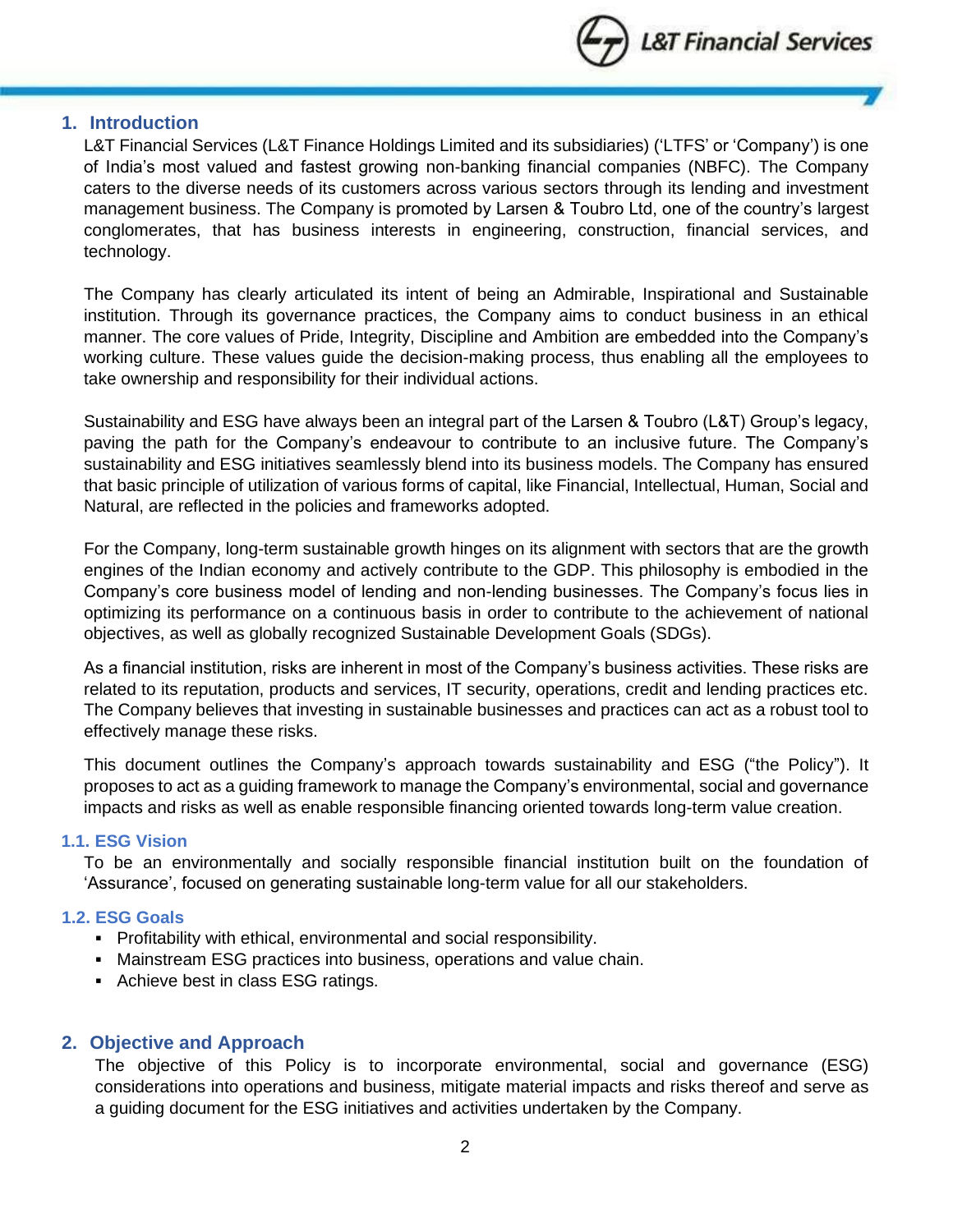

The approach towards ESG integration includes development of a robust governance mechanism, implementation framework, systems for risk management and controls, incorporation of environmental and social considerations into the standard operating procedures of the Company's operations as well as communication and disclosure of ESG performance. This will involve:

## **2.1. Operations**

The ESG considerations in the Company's operations include:

## **2.1.1. Governance**

- **•** Fostering a culture of transparency and accountability across the Company
- **Ensuring compliance with all applicable laws and regulations**
- **.** Implementing a sound and effective corporate governance system
- Adopting a systemic approach to de-risk business
- Instituting ethically sound principles through its Code(s) of Conduct that address *inter-alia* money laundering, conflict of interest, insider trading, corruption, bribery, discrimination, confidentiality of information, anti-trust, anti-competitive practices, whistleblowing, environment, health and safety etc.
- **Embracing board diversity in all its facets, including skills, experience and gender**
- **Developing institutional knowledge and capacity on issues pertinent to ESG performance**

## **2.1.2. Social**

- Promoting engagement with all relevant stakeholders to identify and manage their expectations and concerns
- Creating value for all stakeholders by making prudent lending and investment decisions to support sustainable economic growth
- Inculcating internationally recognized human rights principles in the Company's practices to promote and protect human rights
- Maintaining an equitable, healthy and safe working environment for employees
- Contributing towards community development initiatives commensurate to the Company's operations

## **2.1.3. Environmental**

- Working towards carbon neutrality for the Company's operations, aligned to global and national frameworks as applicable
- **•** Formulating focussed measures to achieve goals set out in the Carbon Neutrality plan by implementing energy efficiency initiatives and plantation measures
- Working towards Water Neutrality for the Company's operations by promoting efficiency measures and replenishment activities
- Generating awareness on principles of circular economy and resource efficiency initiatives amongst stakeholders

## **2.2. Business**

The ESG considerations in the Company's business include:

- **Integrating ESG criteria in business processes in alignment with Company's objectives**
- Providing products and services that promote financial inclusion and boost economic productivity at the grassroot level
- **•** Strengthening Company's renewable energy portfolio in alignment with national goals and policies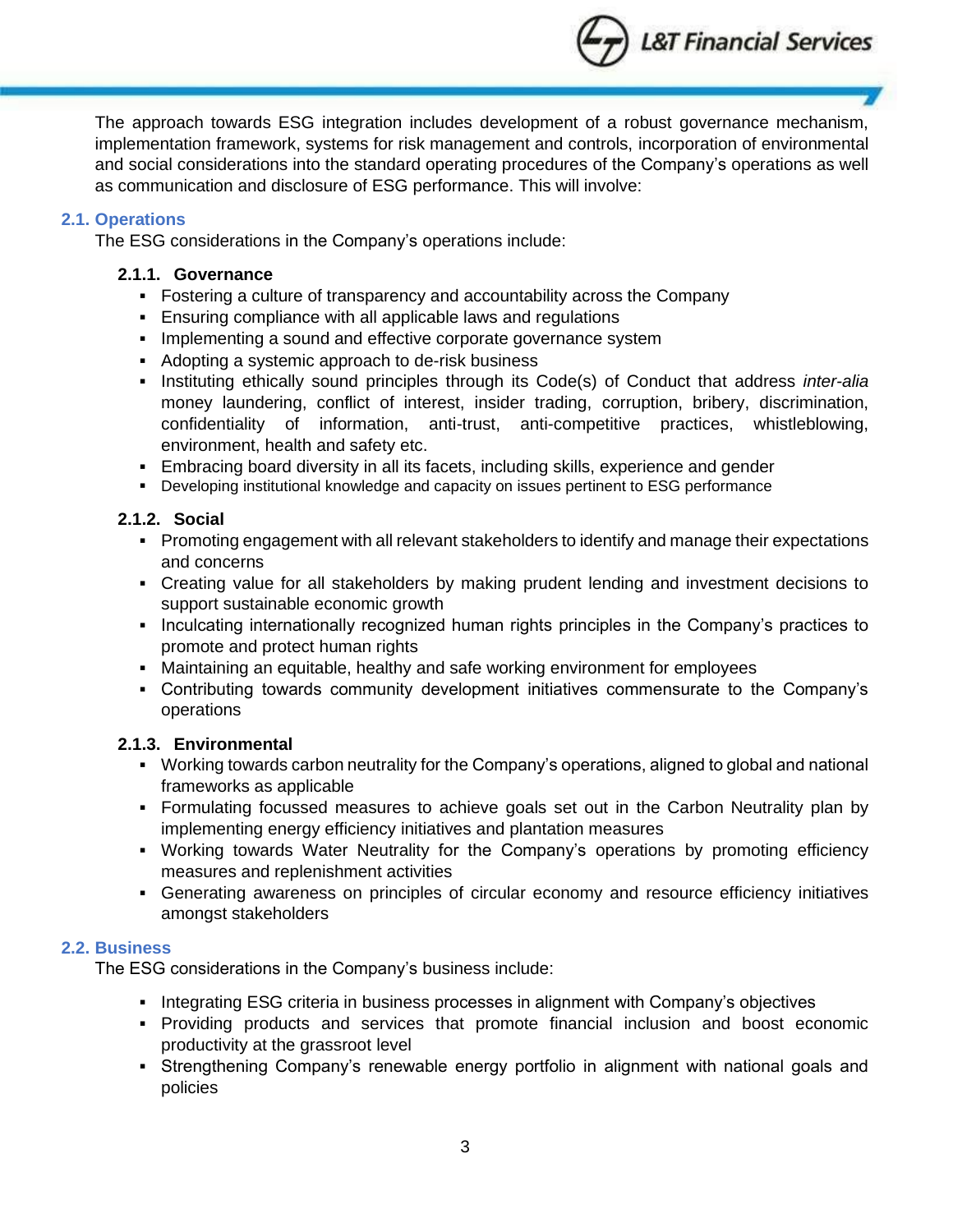

▪ Establishing effective monitoring and reporting systems for continuous improvement of ESG performance across Company's credit portfolios

## <span id="page-4-0"></span>**3. Policy Coverage**

The Policy covers all operations and business portfolio of LTFS as applicable. The Policy can be accessed from the Company's website [\(www.ltfs.com\)](http://www.ltfs.com/) for reference.

### <span id="page-4-1"></span>**4. Governance Mechanism**

The CSR & ESG Committee is responsible for reviewing and overseeing implementation of the Policy. A summary of the process is presented in Diagram 1. Detailed Terms of Reference for the ESG Governance focal points is provided in Annexure I.

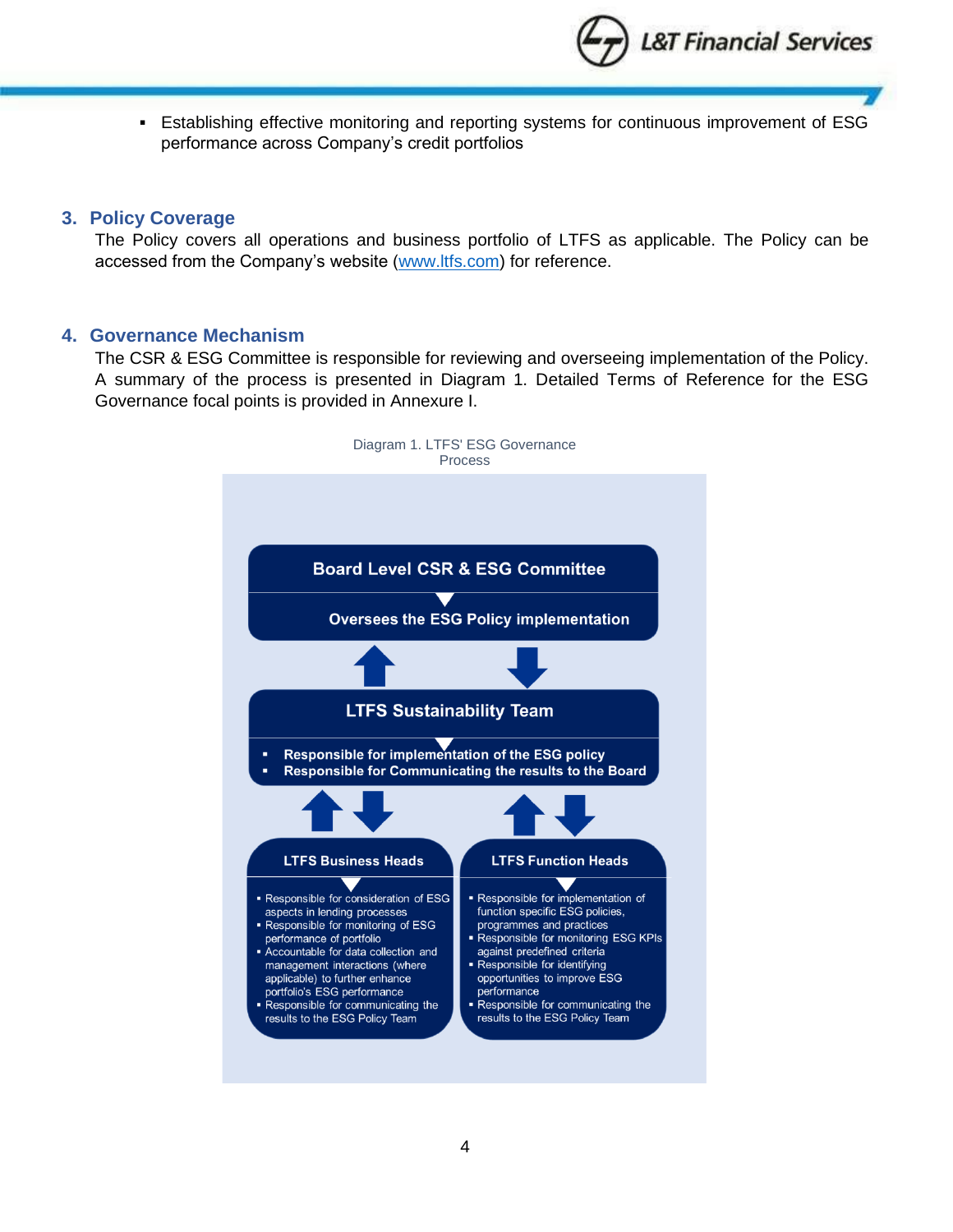

## <span id="page-5-0"></span>**5. ESG General Principles**

The ESG General Principles in Operations and Business include:

## **5.1.** Operations

## **5.1.1. Relationship with Stakeholders**

The Company sets out several principles to create long-term value for its stakeholders across the value chain.

## **5.1.1.1. Employees**

The Company's success depends on its employees' performance. Therefore, it endeavours to develop a high potential workforce and invests in talent acquisition, development and retention. The Company seeks to follow the principles as stated below:

- To warrant no discrimination based on race, ethnicity, caste, religion, culture, color, age, gender identity or expression, disability, socio-economic status or sexual orientation of an individual
- To foster diversity, inclusion and equity in the Company and encourage equal opportunities among its employees
- To provide trainings and awareness on Code of Conduct which upholds the Company's value propositions such as ethics, fair employment practices, anti-money laundering, whistle-blower policy, avoiding conflict of interest and fostering a safe and healthy working environment
- To remain committed to zero tolerance for harassment of any kind at workplace
- To promote a safe and healthy workplace for employees
- To create an environment conducive for women employees through equitable employment practices
- To sensitize employees on sustainability and ESG issues, including measures for good environmental management, social and environmental risk mitigation and related business opportunities generation
- To inspire employee volunteering to help the communities

#### **5.1.1.2. Customers**

The Company seeks to build long-term relationship with its customers based on trust and loyalty, catering to their needs, enhancing customer satisfaction and maintaining reliability. The Company seeks:

- To offer products and services that are customized, and adapted to customer needs and provide current and potential customers with accurate, sufficient and appropriate information
- To provide customers access to various digital services through multiple platforms available at all times based on their needs
- To design sustainability (social and environmental) linked products and services that promote financial inclusion and help protect the environment
- To make decisions considering ethical, social and environmental matters and associated risk

### **5.1.1.3. Communities**

The Company through its CSR activities and community investments, seeks to empower communities to alleviate major problems faced by humanity in the operating regions. The Company will work towards creating value for indigenous communities which desire a secure future.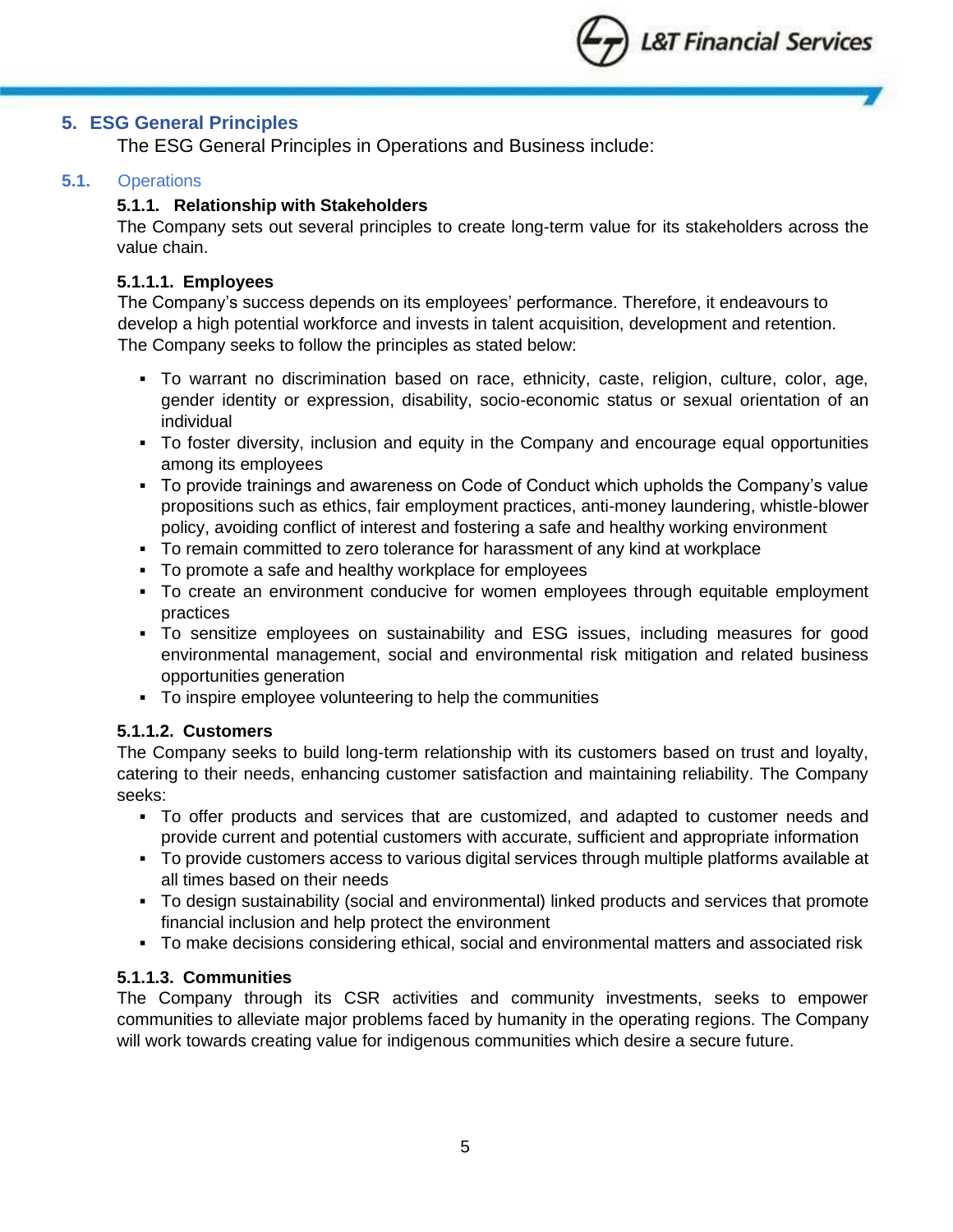

The Company's 3S (Social Impact, Scale, Sustainability) framework mentioned in the CSR policy (available at www.ltfs.com) will guide implementation of approved CSR projects.

## **5.1.1.4. Third Parties including Suppliers and Business Partners**

The Company believes in maintaining an ethical and transparent relationship with Third Parties including suppliers and business partners. The Third Parties are expected to manage their operations and carry out their businesses in accordance with "LTFS Third Party Code of Conduct" (available at [www.ltfs.com\)](http://www.ltfs.com/). These include:

- Ethics and Conduct: Third Parties will be expected to have policies and systems in place to comply with local regulations, business ethics and integrity. The Company further encourages the suppliers and business partners to cascade these practices to their supply chain, thereby enabling a sustainable value chain in true spirit.
- Social aspects: Third Parties will be expected to protect human rights, provide healthy and safe working conditions, promote diversity and inclusion amongst employees, prohibit child labour and introduce adequate stakeholder grievance redressal mechanisms.
- Environmental aspects: Third Parties will be encouraged to support the Company's commitment to environmental protection, environmental reporting and low carbon transition goals.

## **5.1.2. Other Operational Commitments**

## **5.1.2.1. Environment**

The Company strives to protect the environment, especially in relation to mitigating the impacts of climate change. To this end, the Company has committed to minimise the impact arising from both its operational as well as its credit and investment portfolio's environmental footprint. The Company is determined to implement systems and processes to drive continuous improvement in environmental performance in line with its Environment policy (available at [www.ltfs.com\)](http://www.ltfs.com/). The Company would consider:

- **Promoting initiatives on energy efficiency, emission management, water management and** waste management to improve the Company's overall environmental performance
- **Examblishing work guidelines and control mechanisms to ensure environmental protection**
- Providing necessary training and/or communication to employees and relevant stakeholders on environmental aspects
- Measuring, monitoring and controlling energy consumption, emissions generated, and waste generated at its locations, disclosing this as part of relevant sustainability disclosures, which will be subjected to external assurance process

## **5.1.2.2. Health and Safety**

The Company is committed to providing all employees with a safe and healthy workplace. It shall implement practices that are congenial to the health and wellbeing of its employees in line with its Health and Safety policy (available at www.ltfs.com). It will also undertake reasonably practicable steps to:

- Comply with health and safety laws and regulations and provide safe and healthy working environment and equipment
- **.** Identify and minimise both mental and physical occupational health and safety issues to an acceptable level
- **Implement emergency response and preparedness procedures across the Company**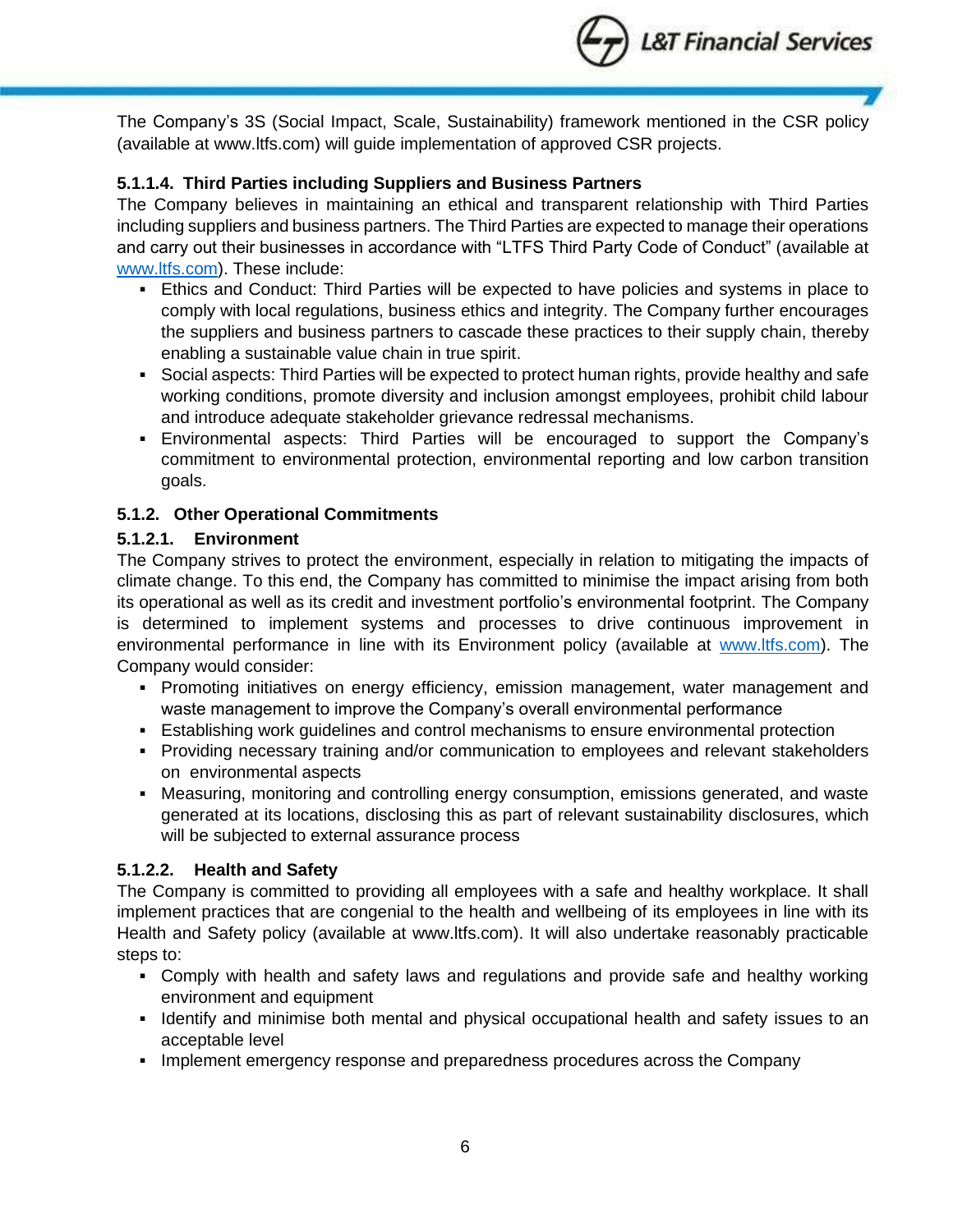

## **5.1.2.3. Procurement Practices**

The Company is committed to adopting highest standards of governance and procuring goods and services in line with the sustainable practices as per the Third Party Code of Conduct (available at [www.ltfs.com\)](http://www.ltfs.com/).

- **•** The Company endeavours to work closely with the suppliers and vendors to reduce waste, improve efficiency, reduce carbon footprint and maintain safe and equitable working conditions for all
- **•** The Company shall make efforts to procure products and services that are environment friendly, recycled, energy efficient and locally sourced, to the extent possible
- The Company shall encourage vendors and suppliers to adhere to the applicable regulations related to Human Rights

## **5.2. Business**

The Company will put in place appropriate measures, as practicable, for identification and mitigation of underlying ESG risks in business. The Company endeavours to reduce its ESG risk exposure and impact through its portfolio by implementing a robust risk management process for business decisions. It will also undertake reasonably practicable steps to:

- **•** Design financial products and offerings to promote renewable energy generation, clean mobility, sustainable farming, energy efficient infrastructure and other green products
- Offer products and services that enable financial inclusion by lending including to 'New to Credit' customers
- **•** Promote gender equality by providing preferential lending to (rural) women entrepreneurs
- **.** Implement ESG screening, appraisal and monitoring procedures for its Small and Medium Business (SMB), Infrastructure and Real Estate finance portfolio, as required
- Adopt an ESG-integrated investing approach in its Asset Management Business

For the line of finance backed by multilaterals/DFIs, the Company will tailor the lending processes as per the ESG requirements prescribed by the respective lender.

The Company has developed an Exclusion List. This list has been tailored to the local and business context of the Company. The Company shall strictly adhere to the same while making lending decisions. This list will be regularly reviewed and updated.

The Company will focus on managing climate risks and implementing recommendations of the Financial Stability Board's Task Force on Climate-related Financial Disclosures (TCFD), to the extent relevant and practicable. The Company's ESG Risk management practices and experience in climate risk analysis through use of data analytics and data management tools, aid identification of risks and business opportunities in lending/financing portfolio.

Each borrower shall be expected to comply with the Third-Party Code of Conduct which constitutes a core part of their agreement with LTFS.

#### **5.2.1. Screening of Loan Applications**

The business team will identify the market, the products / facilities and price the loans in alignment with LTFS's Credit policy. Each loan application will be verified against the Exclusion List (as stated in Annexure II*)* at the outset to ensure only eligible applications are moved forward for further screening. The Company's Credit policy will act as an overarching guidance document for assessing the credit worthiness of the borrowers.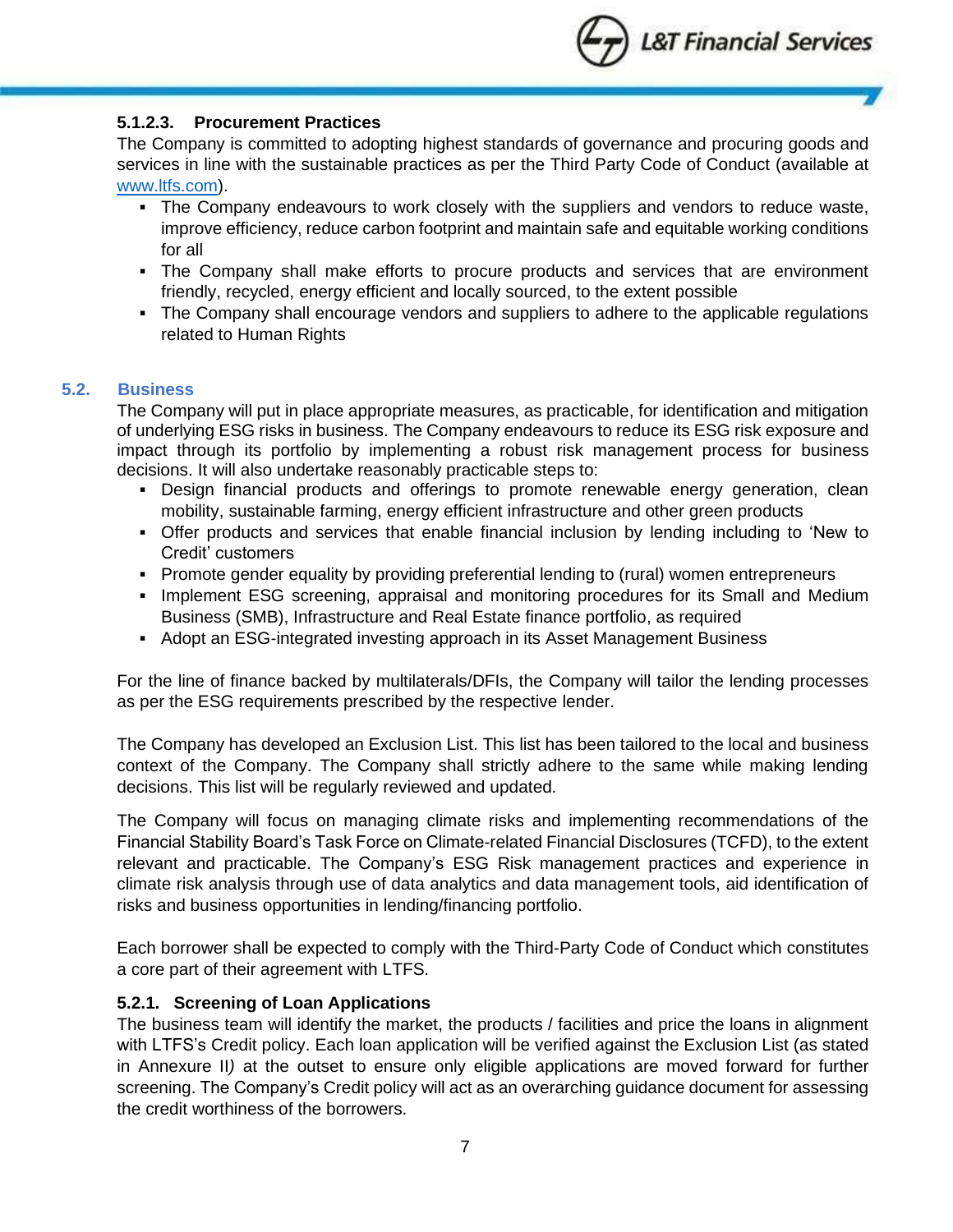

The Company recognises the need to evaluate financial and ESG risks in loan proposals. To address this, the Company has developed a detailed risk assessment process which considers various aspects like geography, sector, market expectations, local laws and regulations. This process supports in identifying the relevance, criticality, and severity of risks. Based on the assessment of identified risks, the Company may involve a third-party vendor to perform detailed due diligence on the proposed projects to assess the ESG and other relevant risks.

## **5.2.2. Making E&S conditions as a part of Financing Agreement**

The Company will ensure that necessary E&S safeguards are in place for approved transactions based on the criticality of the risks involved. These safeguards may be part of financing agreements*.*  The financing agreements may also include the below mentioned information, if required:

- **EXTENT Affirmative covenants: Requirement for compliance with environmental and social regulations,** including reporting on environmental and social performance, wherever applicable
- Negative covenants: Actions that the customer/borrower should refrain from undertaking to comply with environmental and social regulations, wherever applicable
- **•** Corrective Action Plan: In case of non-compliance/deficiencies in current systems and processes, the agreement may also include a set of measures to be undertaken and disclosed by the customer/borrower to enhance environmental and social performance

## **5.2.3. Periodic monitoring and evaluation of ESG performance**

The Company is determined to monitor the loan portfolio. The Company shall analyse key impact areas such as: growth of green buildings, green housing projects, growth of renewable portfolio and lending portfolio which support low-carbon technologies.

The impact generated by the infrastructure projects have greater ecological and social footprint. The Company will assess these portfolios for any environmental violation as well as other violations primarily impacting vulnerable groups/indigenous communities during the tenure of loan cycle, as per need.

The Company will deploy in-house or third-party experts, as needed, for performing due diligence exercises and assessments on E&S aspects as determined in covenants and ESG performance for critical and crucial transactions in the Infrastructure Business. This exercise would be performed based on the agreed terms and conditions between both the parties (i.e. the Company and customer/borrower).

## **5.3. Disclosures and Stakeholder Communication**

- **The Company will disclose information on ESG performance through periodic reports as per** internationally accepted frameworks and as per frameworks specified under local laws
- The Company will align the disclosures to highlight the performance against stated principles of the National Guidelines on Responsible Business Conduct (NGRBC) developed by Ministry of Corporate Affairs, Government of India. The intended disclosures shall cover information related to talent management, community development measures, energy consumption, emissions generated, water management, waste management, corporate governance and information on identified material topics
- The Company will also publish information on climate strategy, low-carbon transition and carbon emissions through CDP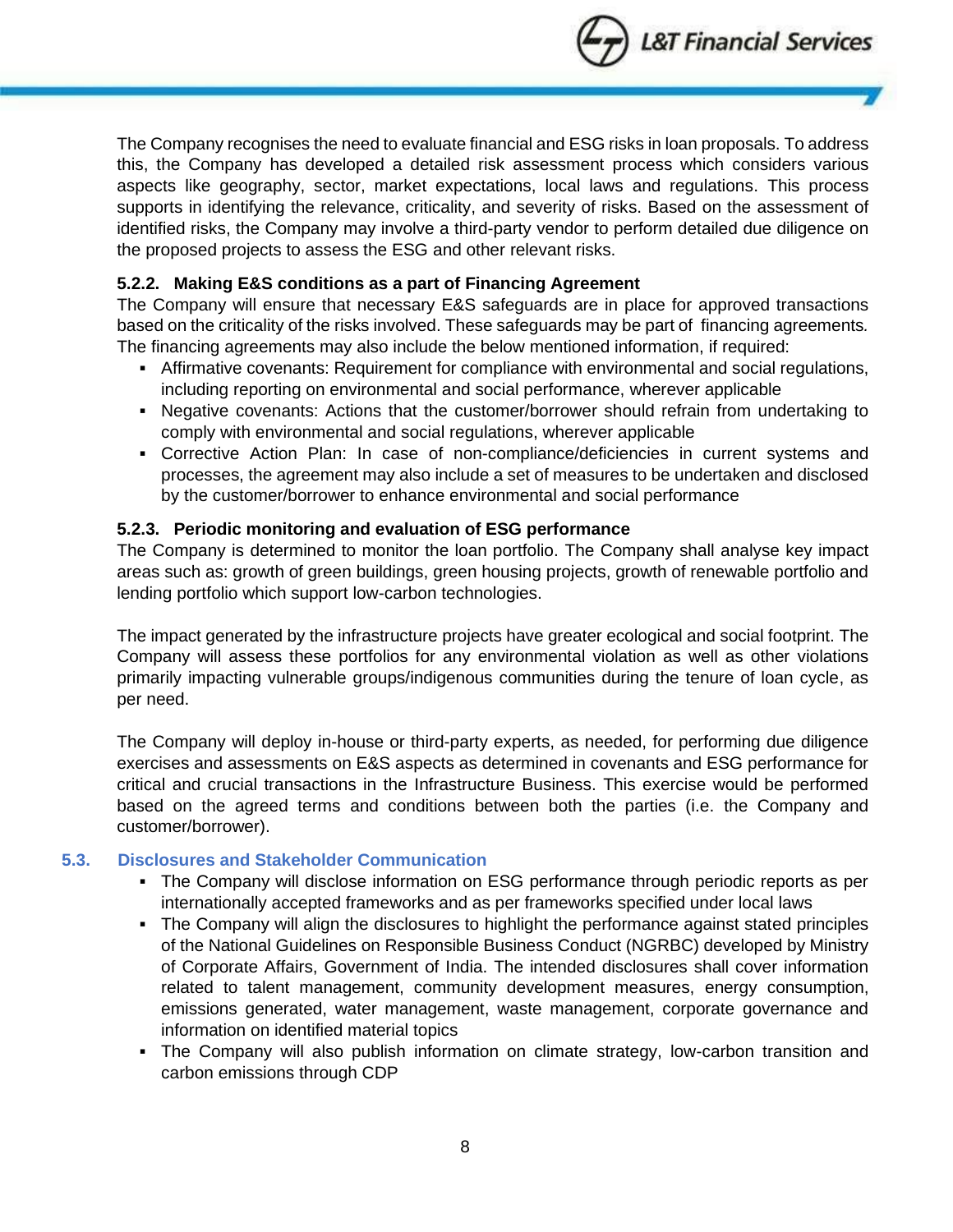

- **The Company will disclose information to nationally and internationally reputed ESG Rating** Providers such as Standard & Poor Corporate Sustainability Assessment (S&P CSA), MSCI, Morningstar's Sustainalytics etc.
- The ESG priorities, transparency and reporting shall be aligned with the Company's business objectives and periodic materiality assessments. The Company will actively engage stakeholders to devise initiatives and assess overall ESG performance. The Company's stakeholders include customers, shareholders (including ESG-focused and socially responsible investors), employees, regulators, suppliers, communities and non-governmental organizations (NGOs)

#### <span id="page-9-0"></span>**6. Risk Management**

The Company has constituted Risk Management Committee ('RMC') and has adopted Risk Management policy across its businesses. The Risk Management Framework developed by the Company supports in taking proactive approach towards determining the strategies and is aligned with Committee of Sponsoring Organization (COSO) framework.

The Company effectively manages risks via early-warning mechanisms for various kinds of anticipated risks, thereby providing a competitive advantage. The Company's risk management covers both downside risks and upside potentials that may have a material impact on achieving strategic business objectives. The Risk Management Framework covers the risks to the Company's businesses at portfolio, business, and company levels and includes credit risk, market risk, operational risk, compliance risk, reputational risk and legal risk. The responsibility lies with RMC for identification, evaluation and mitigation of risks. The Risk Appetite Statements developed by the Company supports individual business functions in setting the risk limits, building the risk dashboards, designing early warning signal mechanisms and establishing liquidity buffer for handling black swan events. The Risk Management policy further reinforces the entire risk management process.

#### <span id="page-9-1"></span>**7. Grievance Management**

The Company has established a robust grievance redressal system for addressing stakeholder concerns and inquiries. The same channels and platforms will be used to address environmental and social concerns as well. Through clear laid down procedures for the handling of ESG grievances or complaints, the Company shall deal with issues or concerns in a consistent and appropriate way. Principles for grievance management include:

- The Company shall work in good faith and without prejudice to uphold its responsibility towards its stakeholders
- **ESG-related information request, concerns or complaints raised by stakeholders shall always** be dealt on a timely basis like any other grievances
- **.** The Company shall ensure that all stakeholders are informed of avenues to escalate their complaints/ grievances and their rights to alternative remedy if they are not fully satisfied with the response of the Company

The grievance redressal channels shall follow a transparent process that is readily accessible to all segments of the stakeholders at no costs and without retribution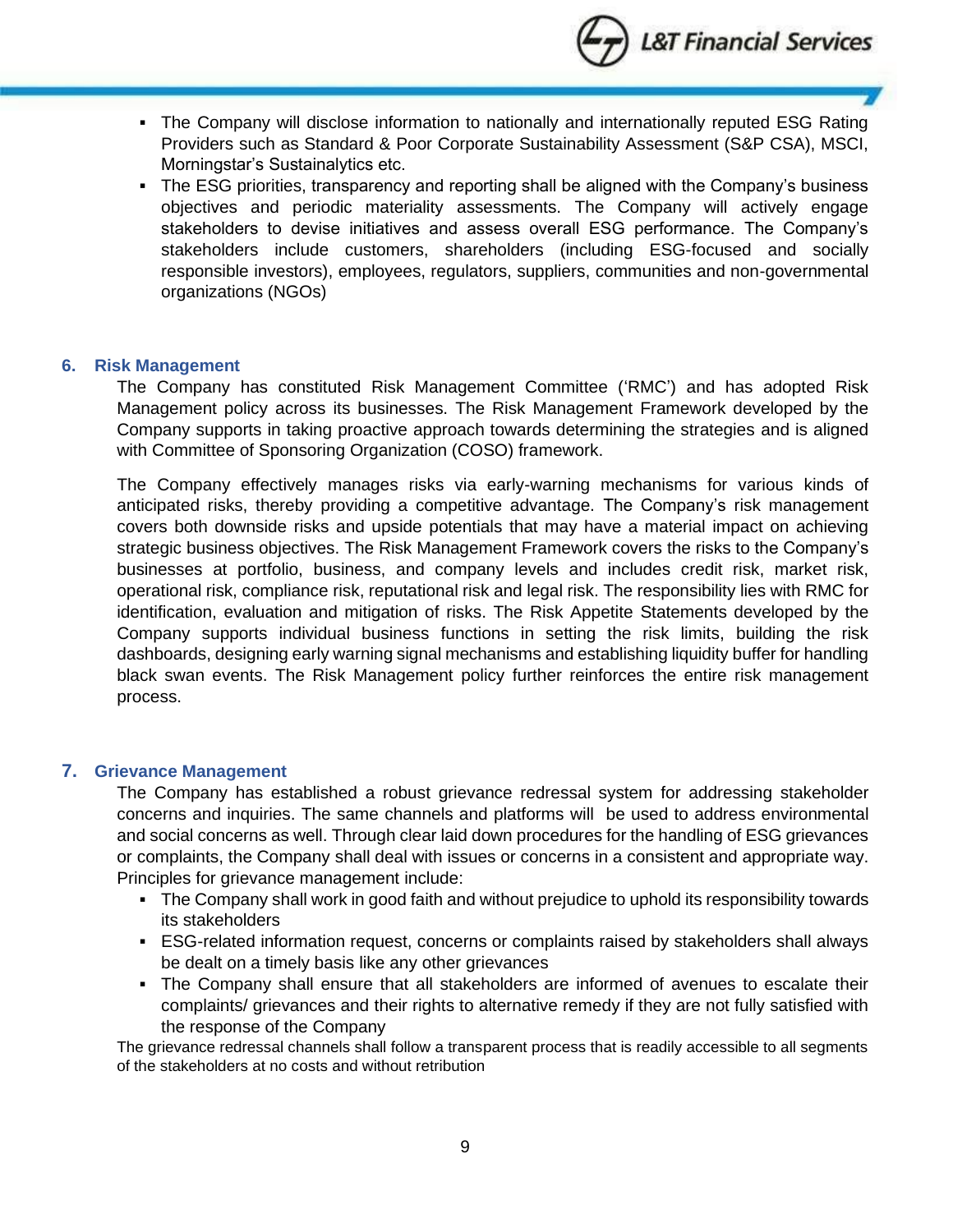

### <span id="page-10-0"></span>**8. Review / Revision of the Policy**

If at any point a conflict of interpretation / information between the Policy and regulations, rules, guidelines, notification, clarifications, circulars, master circulars/ directions issued by relevant authorities ("Regulatory Provisions"), applicable if any, arises, then interpretation of the Regulatory Provisions shall prevail.

In case of any amendment(s) and/or clarification(s) to the Regulatory Provisions, if applicable, the Policy shall stand amended accordingly from the effective date specified as per the Regulatory Provisions.